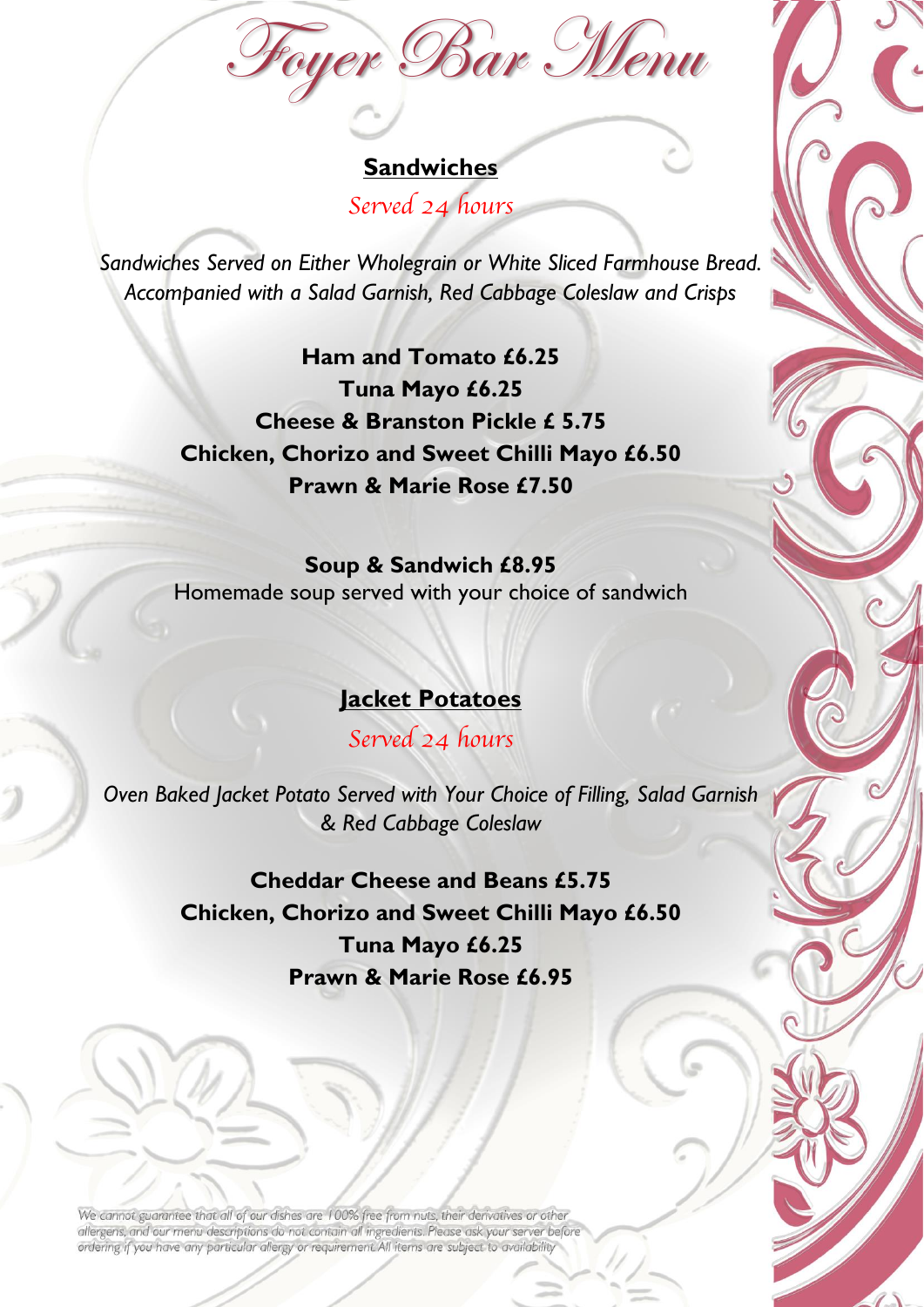# Foyer Bar Menu

## **Midland Favourites**

*Served 12-9pm*

**Crispy Beer Battered Fish and Chips £11.95** Served with Hand Cut Chips, Mushy or Garden Peas, Tartare Sauce and Lemon Wedge

**Hand Raised Slow Cooked Steak Pie £12.95** Served with Hand Cut Chips, Garden Peas and Thick Gravy

> **Midland Beef Burger £12.95** Topped with Bacon and Cheddar Cheese

**Piri Piri Chicken Burger £12.50** Topped with Mozzarella

**Grilled Halloumi Burger £11.50** Topped with Red Onion

**Chicken Caesar Salad £12.50** With Parmesan Shavings, Dressed Lettuce and Croutons

**Pan Seared 8oz Sirloin Steak £20.95** Served with Grilled Tomato, Flat Mushroom and Hand Cut Chips

#### **Midland Mixed Grill £23.95**

4oz Steak, Pan Seared Chicken Breast, Pork Sausage, Grilled Gammon, Black Pudding, Grilled Tomato, Mushroom, Hand Cut Chips *\*Guests on a Dinner inclusive rate please note there is a £3.95 Supplement\**

> **Add a Sauce £1.95 Peppercorn, Diane, Blue Cheese**

We cannot guarantee that all of our dishes are 100% free from nuts, their derivatives or other allergens, and our menu descriptions do not contain all ingredients. Please ask your server before ordering if you have any particular allergy or requirement. All items are subject to availability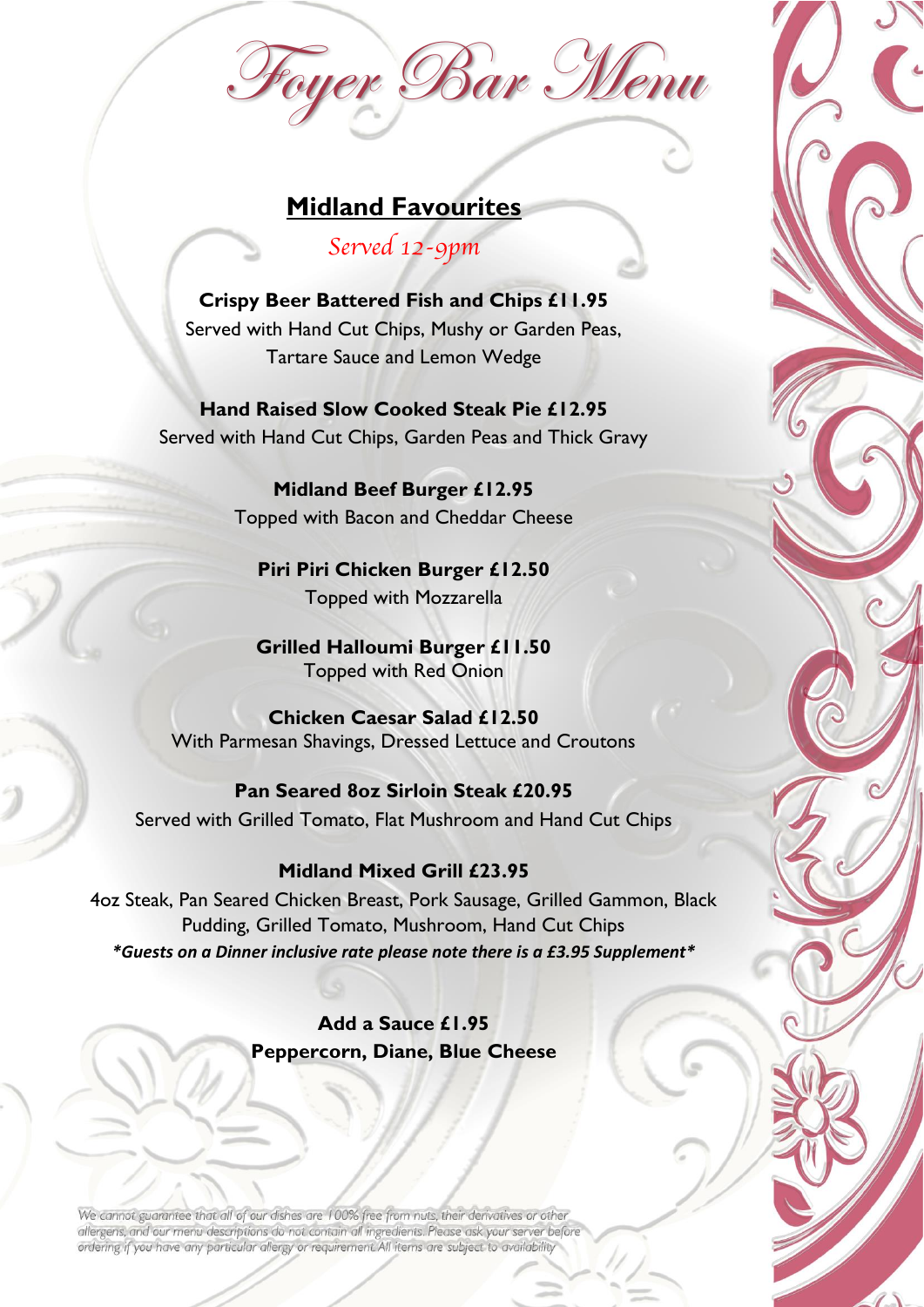# Foyer Bar Menu

# **Midland Weekly Specials**

*Served 5-9pm* 

#### **Starters**

**Chef's Homemade Soup of the Day £4.95** Served with a Baked Bread Roll

**Breaded Brie £6.45** Served with Mixed Salad & Tomato Salsa

**Smoked Salmon £7.50** Served with Pickled Cucumber, Lemon & Herb Mayo, Buttered Dressed Salad, Granary Bread

**Smoked Haddock & Spring Onion Fishcake £6.75** Tartar Sauce

**Chicken Liver Pate £6.50** Red Onion Marmalade, Toasted Onion Bloomer

# **Main Courses**

**Midland Roast of the Day £13.50** Served with Thyme Roasted Potatoes, Seasonal Vegetables, Rich Gravy

**Grilled Gammon Steak £ 10.95** With Hand Cut Chips, Grilled Tomato, Flat Mushroom, House Salad

> **Salmon & King Prawn Risotto £13.95** Finished with Garden Peas, Grated Parmesan

**Roast Duck Breast £13.95** Served with Caramelised Onion Mash, Honey Roasted Carrots, Red Currant Jus

**Creamy Goats Cheese & Pea Risotto £10.95**

**For Desserts, please speak to your host for today's selection**

We cannot guarantee that all of our dishes are 100% free from nuts, their derivatives or other allergens, and our menu descriptions do not contain all ingredients. Please ask your server before ordering if you have any particular allergy or requirement. All items are subject to availability